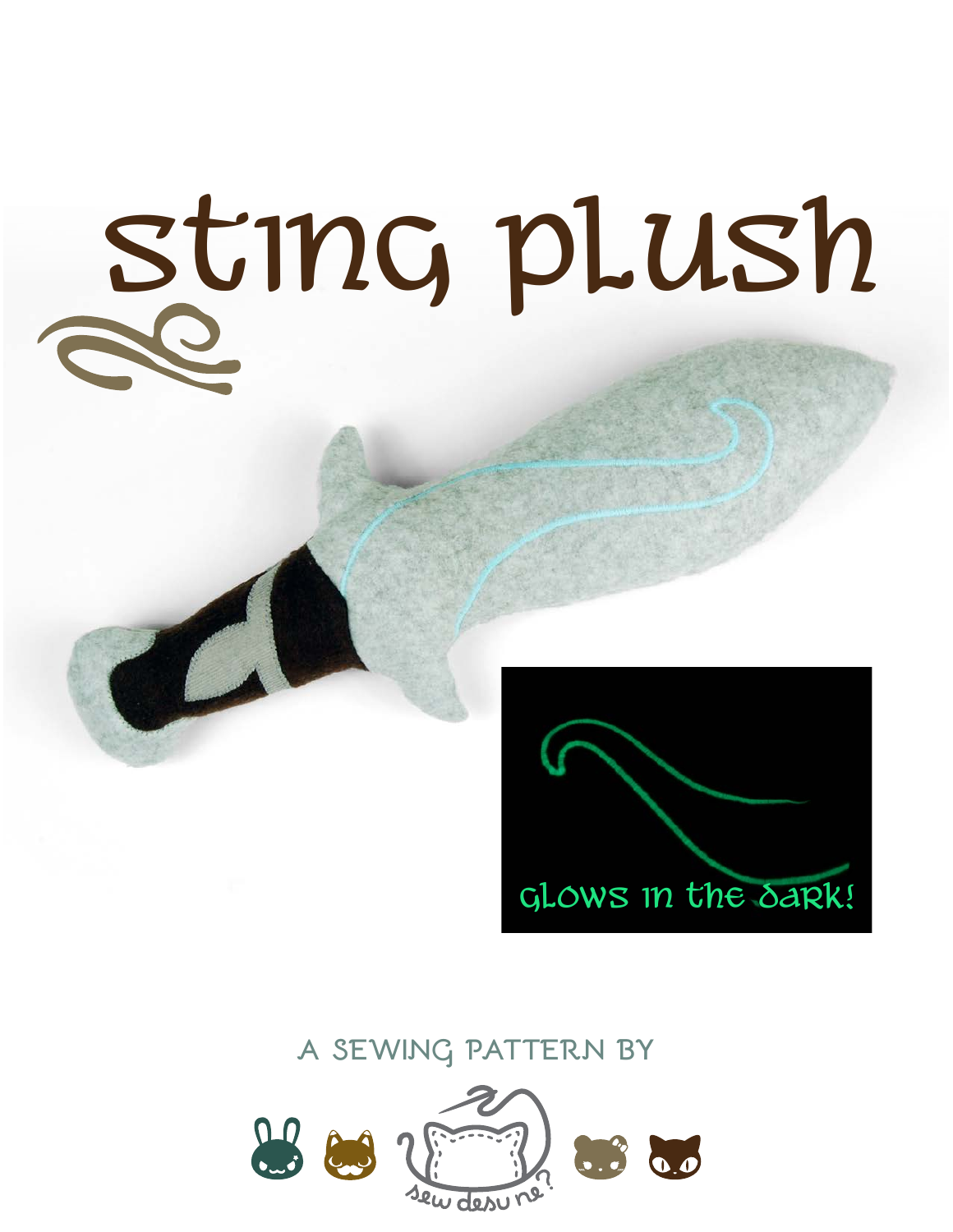

This plush is of course inspired by the weapon used by Bilbo and Frodo in The Hobbit & The Lord of the Rings books and movies. It features a filigree detail that can be done in glow-in-the-dark thread to keep with the theme of the sword.

## $D$ IFFICULTY:  $\blacksquare \blacksquare \blacksquare \blacksquare \blacksquare \blacksquare$

makes:

Really easy to put together if you don't mind a bit of one plush that is about 14" long appliqué and hand-sewing :D

# **materials & tools**

| $\cdot$ 1/3 yd. or a 12" $\times$ 12" scrap of gray | · Appliqué supplies:                          |
|-----------------------------------------------------|-----------------------------------------------|
| fleece                                              | $\cdot$ 8" $\times$ 8" scrap of gray appliqué |
| $\cdot$ 1/4 yd. or an 8" $\times$ 8" scrap of brown | fabric (cotton, felt, or flannel              |
| fleece                                              | would work fine)                              |
| · Batting                                           | · 8" x 8" scrap of light or heavy-            |
| · 10" thin wooden dowel (optional)                  | weight fusible web                            |
| · Blue glow-in-the-dark thread (mine                | • Matching sewing thread                      |
| was from Sulky)                                     | · Basic sewing tools (sewing machine,         |
| · 8" x 8" scrap of tear-away stabilizer             | scissors, iron, needles, pins, fabric         |
| (optional - see step 1)                             | marker, seam ripper)                          |
|                                                     |                                               |
|                                                     |                                               |
|                                                     |                                               |
|                                                     |                                               |
|                                                     |                                               |
|                                                     |                                               |
|                                                     |                                               |

# **before you begin:**

- **1.** Print out the project pattern, pages 6-7
- **2.** Assemble the printed pattern pieces
- **3.** Lay out the pattern pieces on your fabric and cut them out
- **4.** Mark the fabric pieces with the guidelines from the pattern

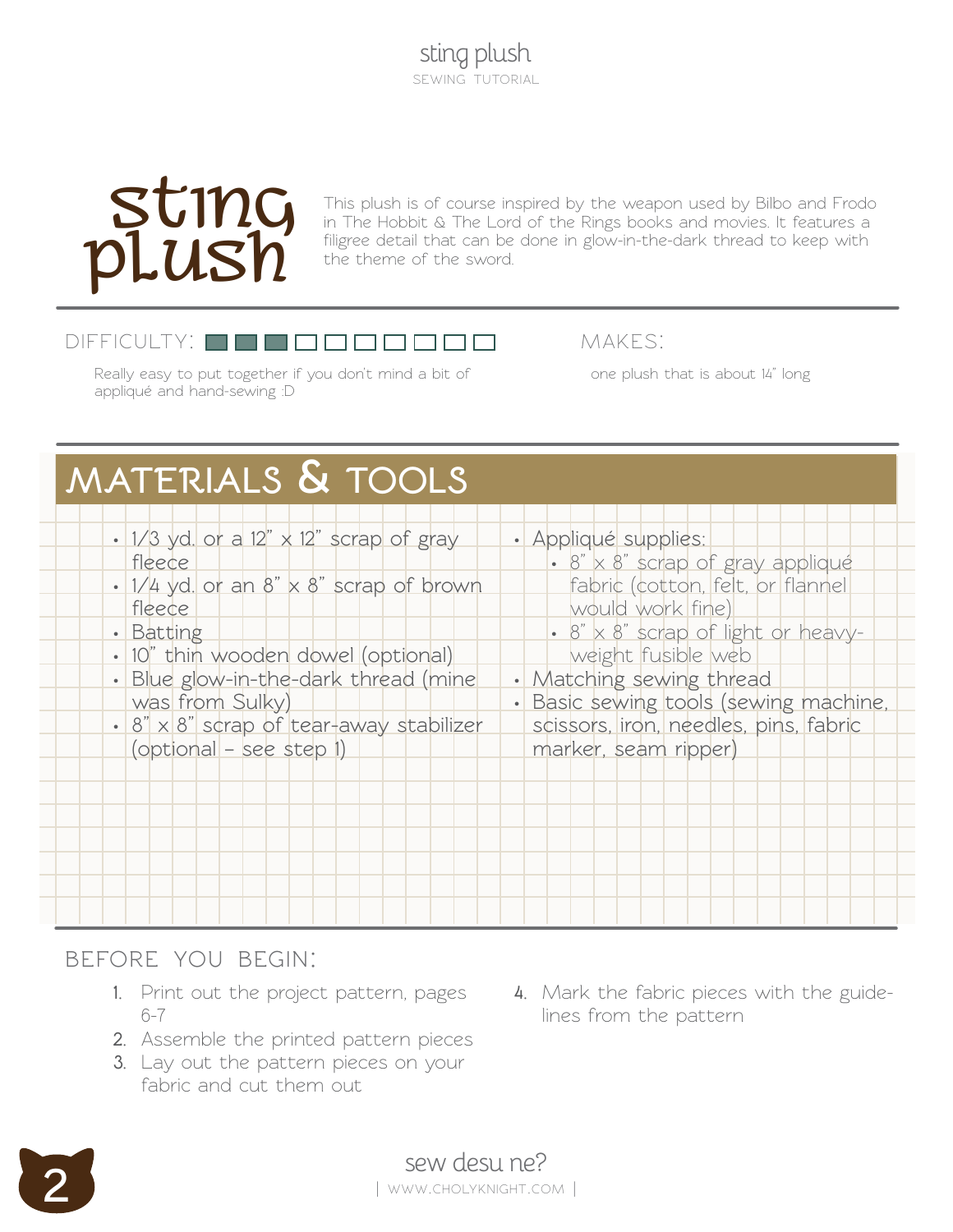

The first thing you'll want to take care of is the filigree embellishment on the blade of the sword itself. I used a blue glow-in-thedark thread to satin stitch along the pattern guideline that formed the filigree. You could also use glow in the dark paint to paint the line, or sew a simple straight stitch or zigzag stitch along the line. But if you do a satin stitch like me, you'll want to use a piece of tear-away stabilizer beneath your stitching so the dense satin stitches don't warp your fabric. Repeat this with your other blade piece so the whole plush will be double-sided :D



After that is the bit of appliqué you'll need to do on the grip. There's no need to get fancy with this part. Simply use your fusible web to apply the pieces to your grip following the pattern guide lines, and, if you used lightweight fusible web, you'll want to sew it down with a straight stitch or (as I've done) a zigzag stitch. If you used heavyweight fusible web, all you need to do is iron the pieces on :D the adhesive in the heavyweight stuff is meant to be strong enough that you don't have to sew it down. However you apply the appliqué, repeat this with the other side of the grip.

Sew desu ne? | www .cholyknight .com |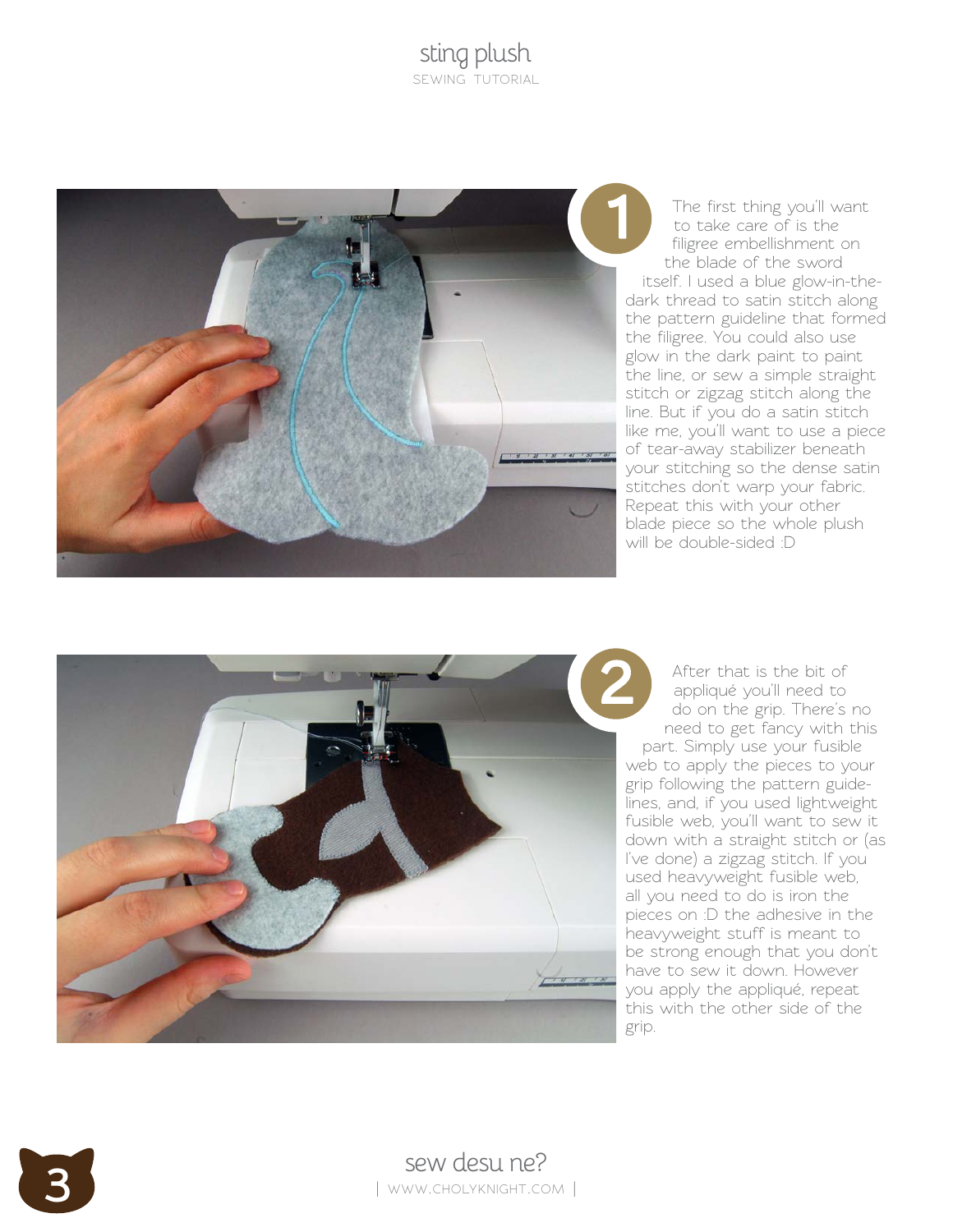Now you'll want to sew your sword grip to the blade. You should see how the sword grip has a point that matches up with the notch at the bottom of the sword blade. You'll have stretch the fabric in the grip to make them line up along that edge, but when you do so you should be able to sew them together  $^{\wedge}$ - $^{\wedge}$ Repeat this with the remaining sword blade and grip pieces, the press the seam allowance towards the grip.



Now you're ready to put together the whole sword :D Simply layer the two sword halves with right sides facing together and sew around the perimeter of the sword, leaving an opening in the side of the blade as the pattern guidelines indicate. When you finish, trim your seam allowances and turn the whole sword right side out.



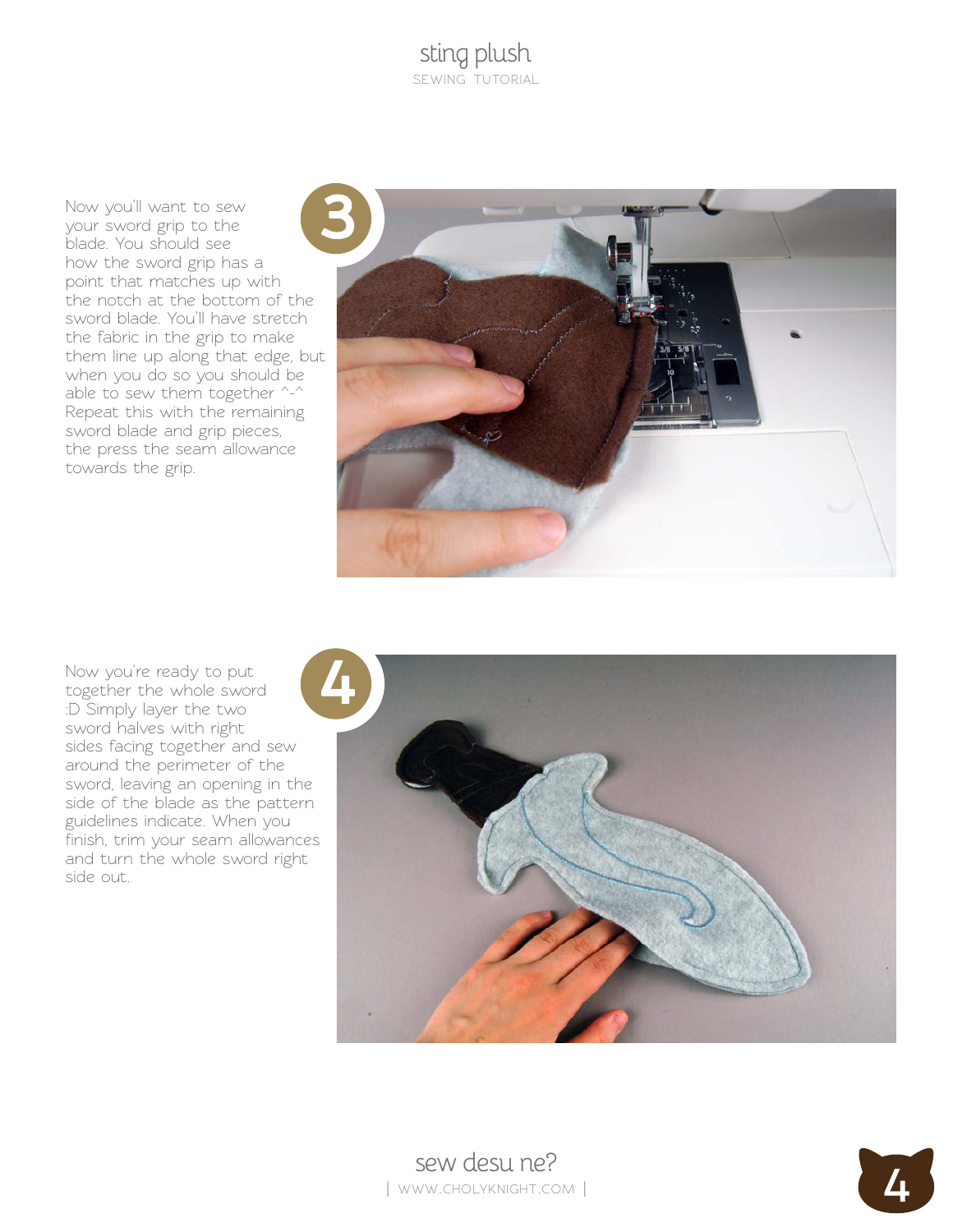

Now you'll want to stuff Sting with your batting. Stuff all the pointy bits like the tip of the sword, the pommel, and the cross guards nice and full so they stay looking pointy. But for the rest of Sting you just need to stuff enough so that it's semi-full.

Also, this is where you'll want to add in your dowel. It's completely optional, as the sword stands up just fine without it, but I opted to add some extra support to Sting. I used a thin wooden dowe, trimmed off the sharp parts, then stuffed it in the middle of Sting, going down the length.



With the sword all filled and ready to go, all that's left is to sew closed the opening in the side of the blade! Simply turn under the seam allowances left in the opening and sew it closed with a ladder stitch. Now go on some spider-stabbing adventures Now you'll want the study would want that tip of the swood pommel, and the cross nice and full so they stated to stuff and it is semi-full.<br>Also, this is where you'll add in your dowel. It's contional, as the sword is just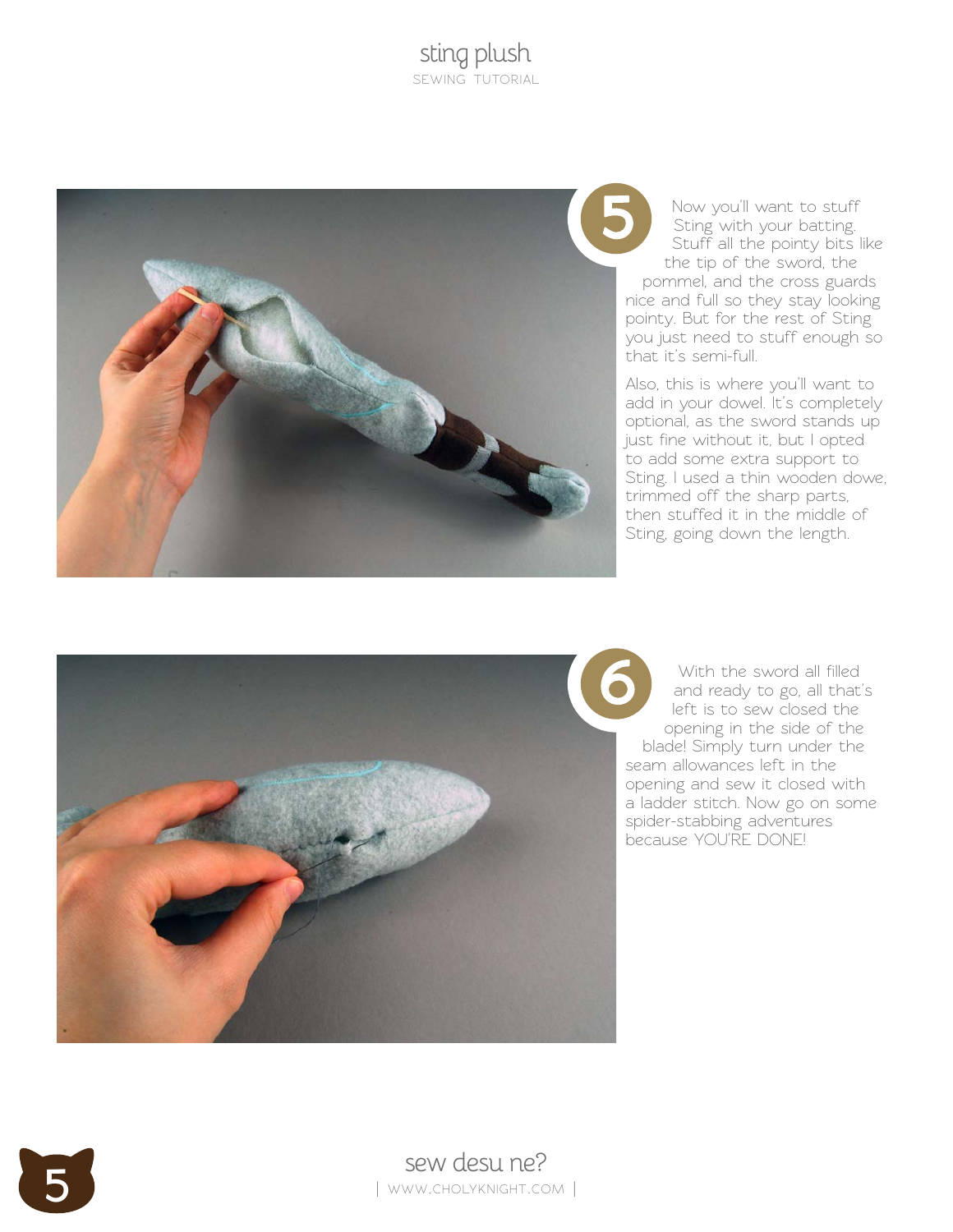